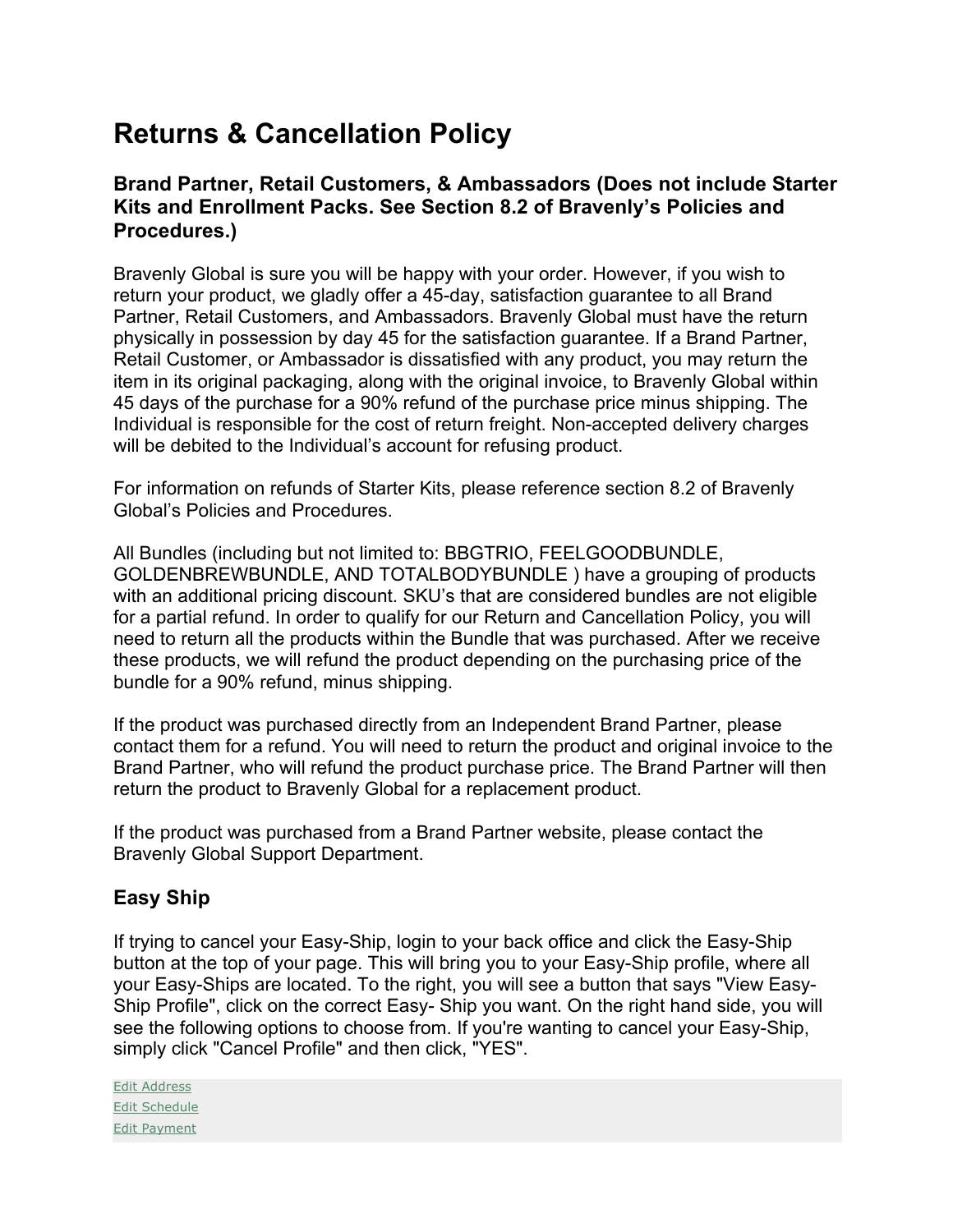#### Edit Product Cancel Profile

In order to facilitate the return process, the Retail Customer or Ambassador is required to contact Bravenly Global to obtain a Return Merchandise Authorization (RMA) Number. This number must be written on the outside of the shipping box. If a package is returned without an RMA Number, the refund may be delayed or refused.

For additional information or assistance in processing a return, please contact the Brand Partner from whom the product was originally purchased, or the Bravenly Global Support Department at support@bravenlyglobal.com.

## **Brand Partners**

A Brand Partner who terminates his or her business relationship with the company has the right to return for repurchase on commercially reasonable terms currently marketable inventory including company produced promotional materials, sales aids, and kits in the Brand Partner's possession and purchased for resale prior to the date of termination. Goods are in "currently marketable condition" if they are unopened and unused and packaging and labeling has not been altered or damaged. For purposes hereof, reasonable commercial terms shall mean the repurchase of marketable inventory within twelve (12) months from the Brand Partner's date of purchase at not less than 90% of the Brand Partner's original net cost less appropriate set-offs and legal claims, if any. Original shipping costs are not refundable and the customer is responsible for the cost of return freight. Any commissions, overrides, and/or bonuses paid to customers will be deducted from the refund. In addition, for purposes of this section, products shall not be considered currently marketable if returned for repurchase after the product's commercially reasonable, usable, or shelf-life period has passed (shelf life will be deemed to have passed if the product package has been opened); nor shall products be considered currently marketable if the company clearly discloses to Brand Partner prior to purchase that the products are seasonal, discontinued, or special promotional products and are not subject to the repurchase obligation. No refunds will be issued unless a Brand Partner is in strict compliance with the published refund policy that is part of the Bravenly Global Policies and Procedures Manual. Non-accepted delivery charges will be debited to the Brand Partner's account for refusing product.

# **Return Procedure**

If the product was purchased directly from a Bravenly Global Brand Partner, please contact him or her directly for a refund. You will need to return the product and original